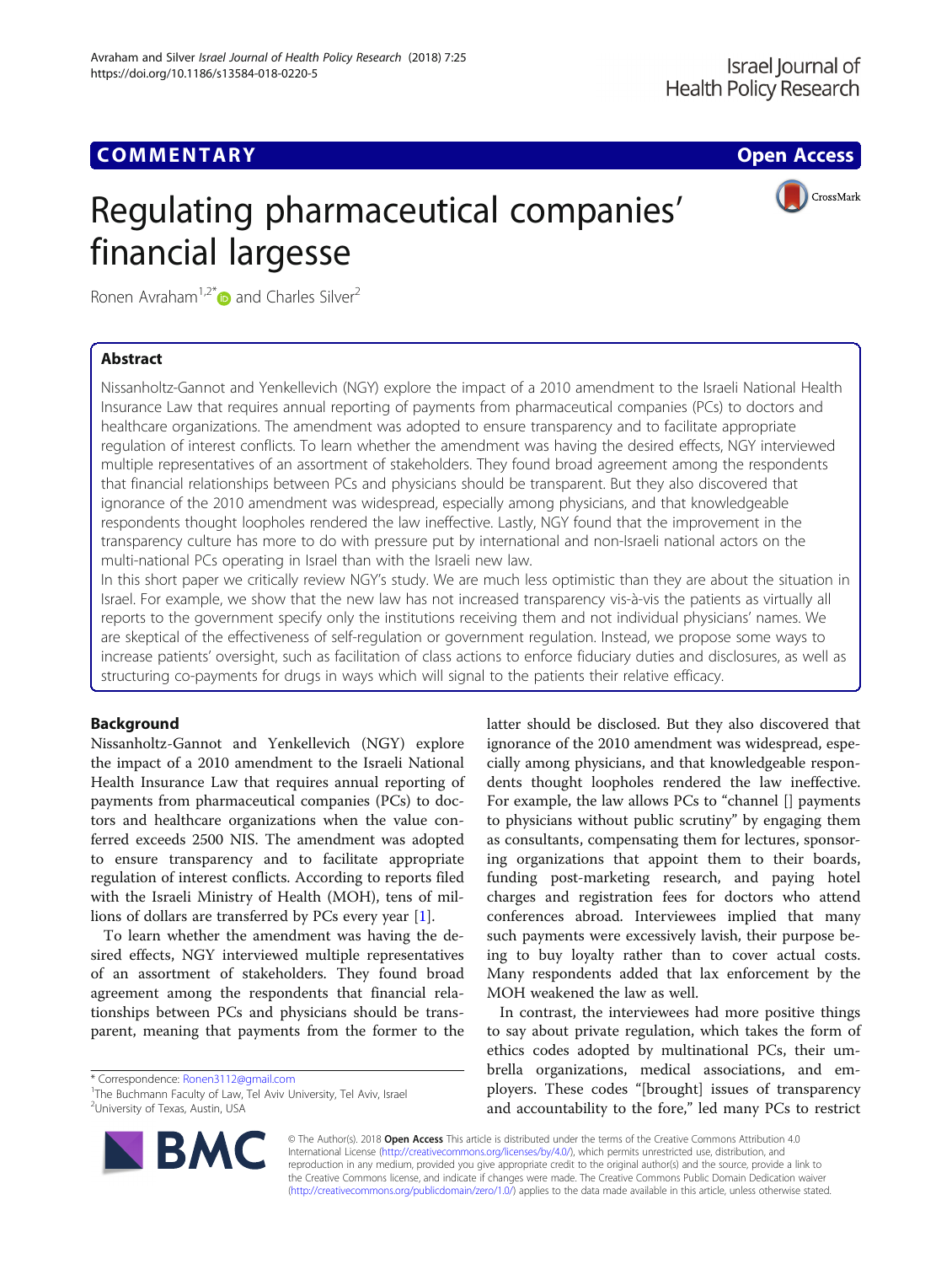gifts to doctors, and encouraged the use of contracts that compensate doctors and organizations for providing services of identified types in place of unrestricted gifts. Self-regulation also led PCs to route support payments to physicians via employers, instead of giving directly to physicians as before. In practical effect, the PCs and the health plans that employ Israeli physicians are responsible for ensuring adherence to the ethics codes that the involved business entities and organizations have adopted. To the extent that they succeed, the burden on public enforcers like the MOH is reduced.

Finally, NGY studied official reports and found substantial differences between payments reported to the MOH as having been made and payments reported as having been received. This discovery supports the opinion of the interviewees that enforcement of the disclosure law by the MOH is spotty. It may also reflect ambiguities in the 2010 law that foster disagreements between donors and recipients regarding the money transfers that must be reported.

It is important to recognize that the NGY study does not attempt to evaluate the extent to which Israeli physicians are unduly influenced by PCs. This is literally (actually much more than) a million dollar question, though one which NGY cannot answer. Instead they report an improvement in the perceived ethical environment in Israel. And yet, they report that the perceived improvement has more to do with pressure exerted by international and non-Israeli national actors on the multi-national PCs operating in Israel than by the new Israeli law or any enforcement of it by the MOH [\[2](#page-4-0)].

#### **Commentary**

When discussing the importance of their findings, NGY are more sanguine than we think is appropriate. For example, they see the shift from gifts to contracts as a fundamental change that makes corruption less likely. "Contractual relations imply a different logic than gift exchanges," they write, adding that the former "do not foster any relationship or sense of obligation beyond the terms of the contract." We disagree. In a competitive market, one may expect a contract to require the payment of an appropriate price, but the "market" in which PCs give money to doctors and health care organizations may not fit this description. PCs may not be shoppers looking for good deals, and physicians-recipients may not be suppliers competing for sales. NGY neither examined any contracts nor assessed the reasonableness of the agreed-upon prices. For all anyone seems to know, the contracts they applaud could just be formalized means of conferring lavish bribes. Moreover, even in competitive markets, sellers hoping to earn repeat business work hard to keep their customers happy. Doctors and health care organizations may seek to curry favor with PCs for the same reason. They may want the stream of payments to continue to flow.

The effectiveness of private regulation of interest conflicts can also be debated, as NGY are aware. For example, the code of conduct established in 2002 by the Pharmaceutical Research and Manufacturers of America allows PC representatives to provide meals and educational gifts. [\[3](#page-4-0)] Restricting these emoluments has been shown to alter the prescribing practices of physicians who work at academic medical centers [[4\]](#page-4-0).

Even small gifts, then, can cause physicians to depart from the ethical requirement to "act for the good of the patient" rather than for the good of a donor [[5\]](#page-4-0). This is merely one aspect of a more general problem: No incentive structure can fully align the interests of agents (here, health organizations and physicians) perfectly with those of the principals they serve (here, patients). For example, in the United States patients may find it convenient to visit doctors who provide imaging services, infusions, blood tests, radiation treatments, physical therapy, or other services in-house, but the prospect of profiting off these ancillary services may cause doctors in the U.S. to over-prescribe them. As a result, needs arise for monitoring and other supplements that ensure agents' loyalty. Legal duties, patient monitoring, regulation, and competition all exert some amount of pressure on providers to ignore temptations to put their interests ahead of those of their patients.

Israel does not face these exact problems as physicians rarely have financial stakes in these sorts of ancillary services. Yet, Israel has developed a variety of means to deal with physicians' pharma-related interest conflicts. It uses a centralized governmental process to determine whether new drugs, which tend to be expensive, will be covered by the basic benefits package that the country's non-profit health plans must offer. The health plans typically do not cover drugs that are rejected at the national level, though there have been some notable exceptions to this, as in the case of the coverage of certain cancer drugs by Maccabi (one of Israel's HMOS) [[6\]](#page-4-0). Moreover, physicians can ask their health plans for special authorizations of coverage for specific cases, and sometimes these requests are approved. In the absence of generic coverage of a drug or case-specific authorization, a physician can still prescribe what she believes is effective, but the health plan will not cover the cost and this is communicated to the patient on the prescription itself. In light of all this, in Israel there are significant limitations on the physician's' ability to secure medications not authorized by patients' health plans, even if induced to do so by favors or indoctrination from pharmaceutical companies.

At the same time, it should be noted that physicians are required to alert their patients to the existence of the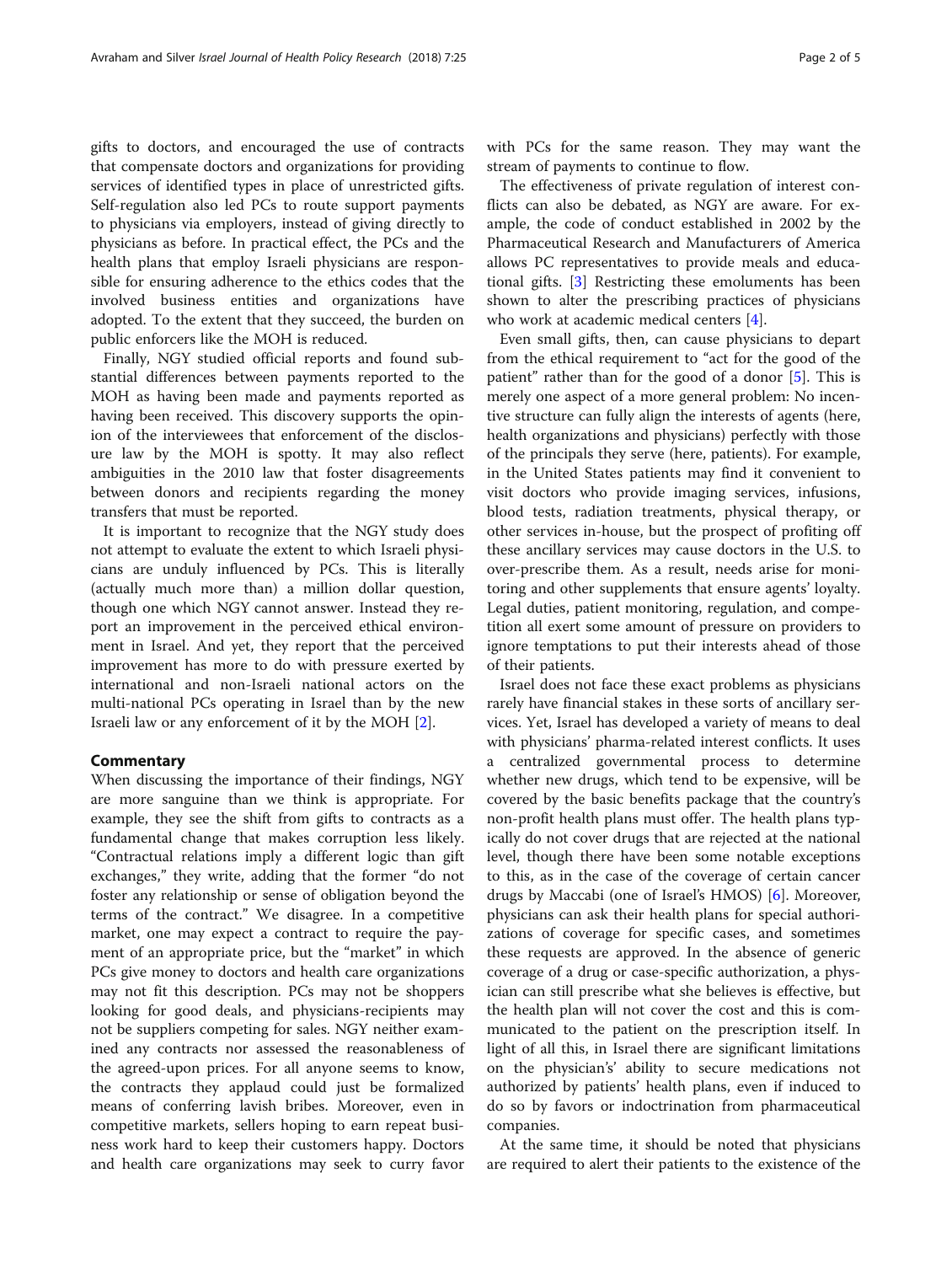most effective medications for their conditions, even if these are not in the national or health plan formularies. In addition, all health plans have "exceptions committees" which consider requests from patients to cover medications for them on an individual exceptions basis [[7](#page-4-0)].

In stark contrast to the United States, where doctors have unlimited discretion to prescribe medications, Israeli physicians who work for health plans generally must adhere to guidelines set by their employers. The health plans restrict prescriptions of drugs not in the approved formulary, suggest alternatives to prescribed drugs that cost less, educate doctors about drug costs, and discipline doctors whose prescribing habits are unusually expensive [[8](#page-4-0)].

Given these constraints, concerns about interest conflicts with the potential to harm patients should be directed more at health plans, hospitals, and other organizations that employ doctors and less at physicians themselves. Given their managerial powers, these organizations are the natural targets of PCs' largesse. Why attempt to bribe physicians when their freedom to promote the use of pricey medications is so greatly constrained?

In keeping with the point just made, the 2016 reports issued by Israel's MOH do not show a single donation to a physician from a PC. Instead, tens of millions of dollars were transferred from PCs directly to HMOs, hospitals, NGOs, medical schools, research institutes, and the like. That said, a substantial portion of this money was nonetheless reportedly used to cover charges associated with conferences abroad, hotels, airfare, and other items that benefit physicians [\[9](#page-4-0)]. While the reports make transparent the monies that PCs gave, they do not reveal the identity of the doctors who received them. If donating directly to physicians had been illegal, then, the reports would have revealed something in the nature of organized crime, where dollars flow to bosses who distribute it to anonymous underlings. Seen from this angle, control of the flow of dollars from PCs to physicians enhances the ability of HMOs, hospitals and other employers to influence and regulate physicians' prescribing practices. Whether these organizations use their enhanced powers to cause doctors to serve patients better or less well is the question of primary interest. NGY's interviews shed no light on this subject, but the strong performance of Israel's health system gives one reason to be optimistic.

And yet in 2010 the Israeli legislature thought public regulation of PCs and physicians' behavior was desirable. However, if it is conceded that a need for public regulation exists, then NGY's article is most useful for the lessons it teaches about regulatory design. Judging from the views expressed by NGY's interviewees, Israel's reporting regime is ineffective because it was adopted without industry buy-in, is poorly enforced, and is also easily circumvented. NGY suggest fixes for some of these problems, especially closing loopholes that exempt many kinds of wealth transfers from the reporting requirement and strengthening enforcement by the government.

Unfortunately, enacting desirable conflict regulations is difficult in democracies, where interest groups exert considerable influence on lawmaking processes. NGY do not say whether interest groups are responsible for the shoddy design of Israel's disclosure law, but they nicely document the regime's myriad flaws: loopholes that exempt compensation that doctors receive directly or indirectly from PCs for consulting, delivering lectures, serving on boards of patient advocacy groups, conducting meaningless post-marketing studies of the effectiveness of drugs, and attending conferences at fancy hotels; a definition of the term "payment" that exempts business expenses that benefit physicians, such as reducing registration fees for conferences by funding organizers; and the complete failure of the MOH to enforce the disclosure regime's prohibitions. In view of these serious deficiencies, it should surprise no one to learn that the law is widely ignored. Eighteen of the 46 stakeholders they interviewed "were not aware of the existence of the law requiring disclosure of payments by PCs, and none of the remaining interviewees claimed to be thoroughly familiar with it."

What can be done then to reduce interest conflicts? As NGY show, government regulation is often partial and toothless, and even the celebrated self-regulation by the industry may be, at least in part, a pretty façade that conceals a less pleasant reality behind it. NGY propose to tighten the regulation by closing loopholes. Unfortunately, government regulation is rarely a silver bullet. Interest group politics, the revolving door that connects industry to government, deficient enforcement incentives, and resource limitations can frustrate good intentions. Market actors subject to regulation are too often at least one step ahead of the regulator in their quest to circumvent the regulation.

Under most disclosure regimes, doctors report their financial interests to a government agency or some other entity. The information they report is then logged and sometimes published online. This is the situation in Israel. Two obvious limitations with this approach are that patients rarely check their doctors' reports and lack the sophistication needed to evaluate the importance of the information and to understand its implications. In Israel, they cannot even in theory check the names of their physicians online, because those are hidden behind the "corporate shield"- only organizations appear under the online list of recipients. A more desirable arrangement would recognize these problems and address them.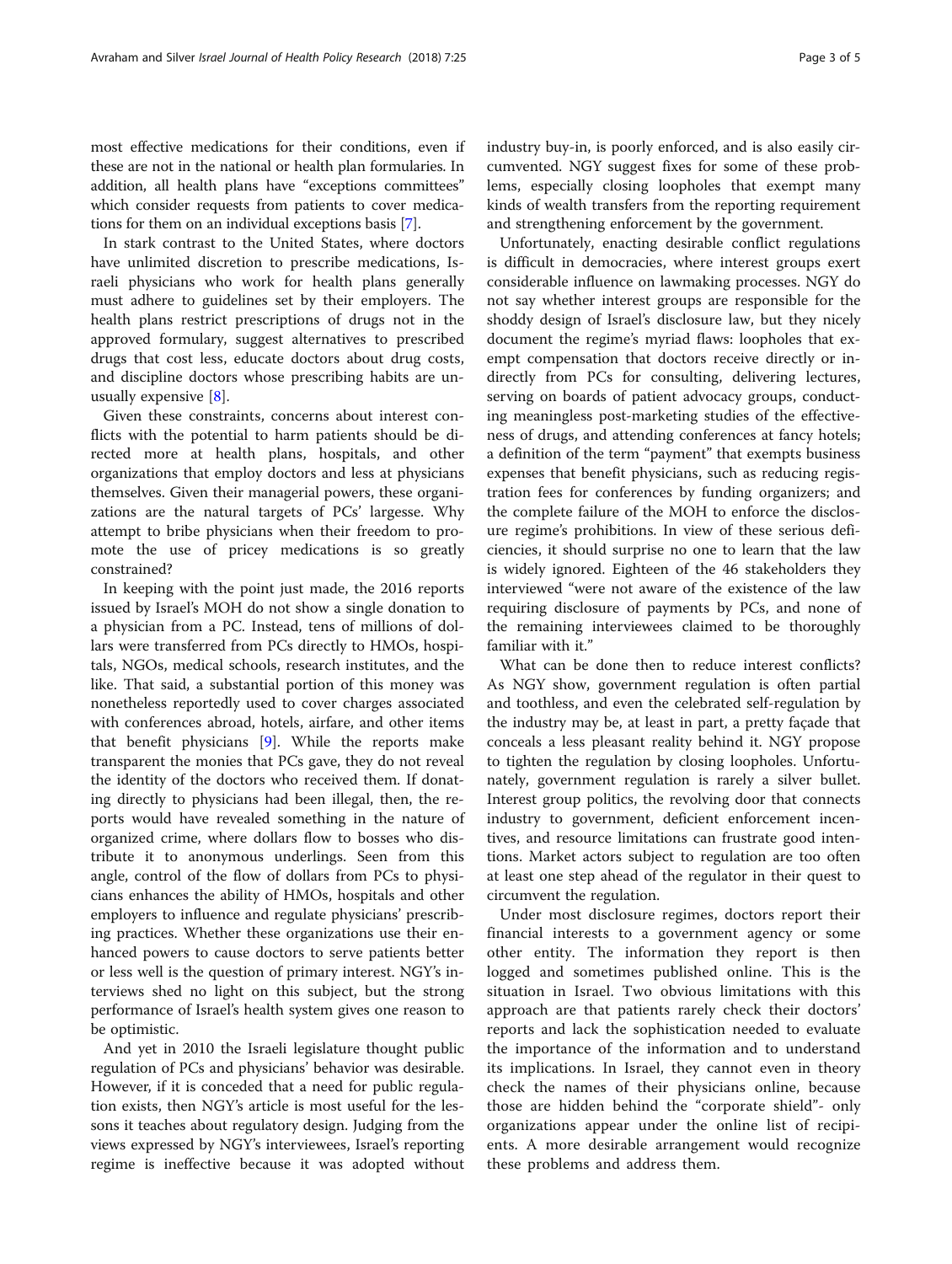An option that focuses on patients' legal rights could be desirable, alone or in combination with Israel's existing disclosure regime. In many jurisdictions in the U.S., the law subjects doctors to both a duty of care to their patients and a fiduciary duty to put their patients' interests ahead of their own. Israel is no different. For example, Section 7 to the 2014 joint ethical code of the Israeli Medical Association and the representatives of PCs operating in Israel states very clearly that doctors' first commitment is to their patients, that they should avoid conflicts of interest, and that they should be transparent about conflicts that happen to arise  $[10]$  $[10]$ .

The fiduciary duty requires doctors to act in good faith, to be loyal, to avoid interest conflicts, and to deal with patients fairly. Physicians who are subject to the duty must disclose any and all financial pressures to which they are subject that could color their treatment recommendations to patients. The duty also requires physicians to communicate openly and fully with patients, so that patients can competently evaluate treatment recommendations and intelligently waive any interest conflicts that are disclosed. Liability for failing to reveal conflicts and for failing to obtain informed conflict waivers is strict. A breach of the fiduciary duty may be found even when a patient is not seriously harmed. As far as we know, Israeli courts have not imposed similar duties on physicians. If they did, Israeli doctors would be legally obligated to directly disclose their financial interest conflicts their patients.

Recognizing patients' legal rights, courts presiding over medical malpractice cases could require doctors, directly or via their staff employees, to spend more time teaching patients about their legal rights. This could include written or oral disclosures that identify all of the sources from which physicians receive any compensation relevant to a specific patient's case. In a conversation with a patient diagnosed with an identified malady, a doctor would not only explain the alternative possible treatments and their relative merits and risks, but would also reveal any financial interests that exist other than payment by the patient or the patients' insurer. In theory, the knowledge that patients who were not told about conflicts might sue could motivate providers to nurture a culture of disclosing. The fear of medical malpractice claims has sometimes has this effect.

Although this approach may have merit, it too faces serious limitations. Because medical malpractice lawsuits are few and far between, disclosure failures are unlikely to be policed. The legal pressure on physicians to make appropriate efforts to educate patients may therefore be insufficient. Moreover, when information about interest conflicts is presented on a stand-alone basis, patients may not know what to make of it. Upon learning that a physician has financial ties to a PC, for example, a patient may not know whether the payment signals a corrupt relationship

or is evidence of a physician's prominence. In one case, a patient should be wary of obtaining treatment from the physician; in the other, a patient should be eager to do so. A patient who learns that a provider generates income by providing ancillary services like scans and blood tests inhouse faces a similar conundrum. The income may signal an incentive to deliver services that are unnecessary and potentially harmful or it may indicate a business model that helps patients by conserving their time. In the current climate it might seem unrealistic to expect physicians to emphasize the negatives associated with conflicts, and emphasizing the negatives may not be beneficial for patients either.

We believe there might be a way to overcome these difficulties however. Our goal is to structure the law so that private legal enforcement will be possible. We have little reason to believe the MOH will suddenly start monitoring PCs, or that if it does, it will be able to outsmart them. As the chances that individual patients will file lawsuits against their doctors are slim, one needs to structure the law so that class actions will be possible. Two types of class actions come to mind. First, class actions against HMOs, hospitals and the like for not adequately training their physicians to disclose financial conflict of interest. Second, class actions against PCs for not monitoring the organizations to which they donate so as to ensure that patients learn about possible conflicts of interest. Thus the law needs to explicitly determine that responsibility to inform patients about financial conflicts lies not only on individual doctors but also on their employers, as well as on PCs operating in Israel. Such a regime might not totally cure the system, but it might well improve it significantly.

#### Conclusion

We have offered ways to strengthen patients' oversights of their physicians. Another option is enhancing competition. The best protection consumers of all types can have against interest conflicts is providers' profit-motivated desire to provide better services at lower cost. In Israel, the United States, and other countries where third-party payers, including government agencies as well as private insurers, control the flow of dollars, competitive pressures are impaired. The possibility of restoring them by delivering more services on a first-party payment basis should therefore be considered. For example, some countries in Europe have a system of tiered copayments where the most effective, or cost-effective, drugs are assigned a lower copayment, while less preferred drugs are assigned higher copayments (Barnieh et al. 2015). If we require doctors to not only reveal the risks and benefits of various alternative drugs but also the size of the copayments associated with them, patients might get reliable signals on the desirability of drugs for them just by looking at the co-payments.